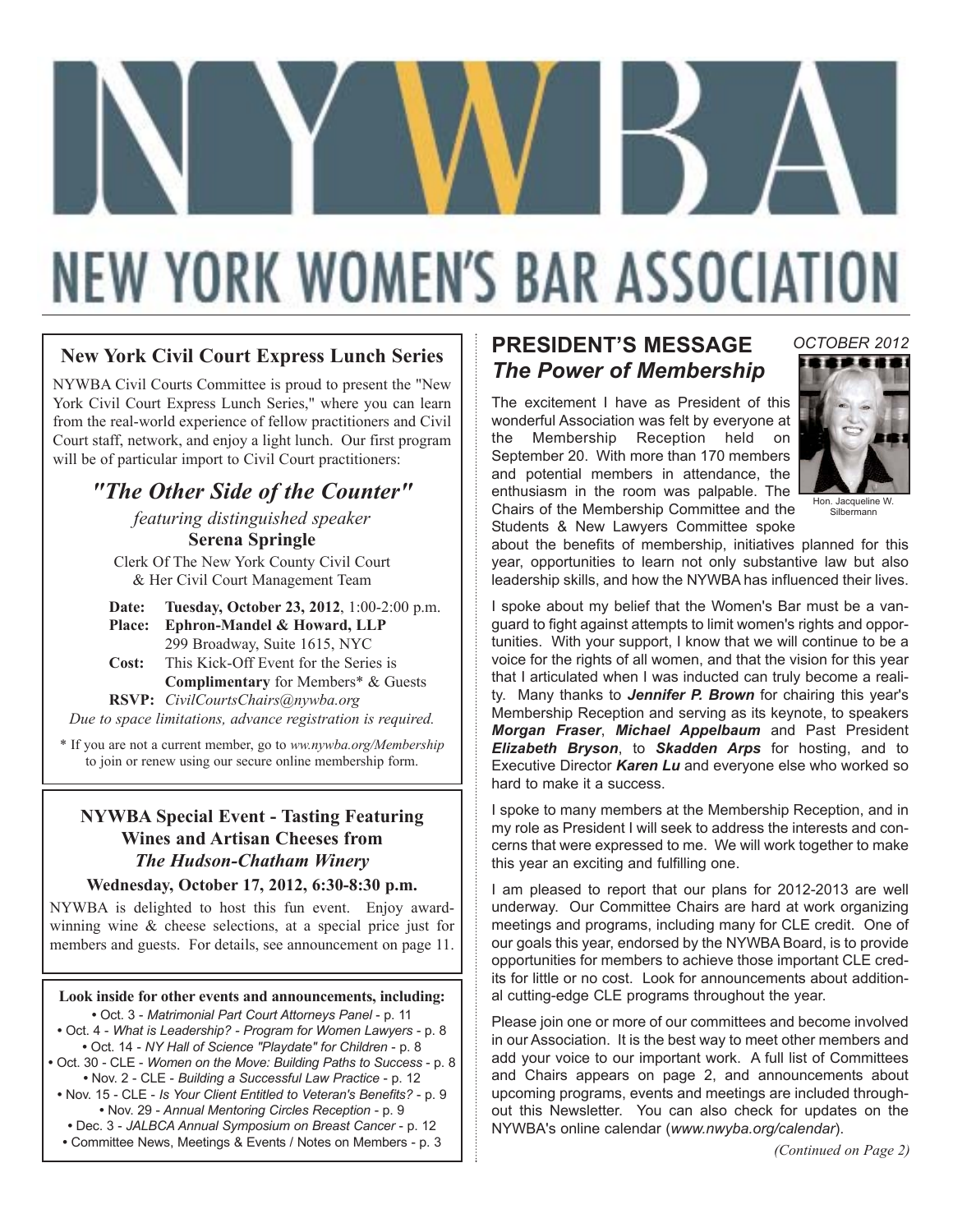#### **2012-2013 NYWBA COMMITTEE CHAIRS**

#### **STANDING COMMITTEES**

By-Laws and

Amendments. . . . . . . Elizabeth A. Bryson & Amy B. Goldsmith Cooperation with Other Bar

Associations . . Hon. Kelly O'Neill Levy & Kathryn E. Salensky Employment and Equal

Opportunity for Women . . . . . Felice B. Ekelman & Louis Pechman Judiciary. . . . . . . . . . . . . Lois J. Liberman & Deborah G. Rosenthal Legislation. . . . . . . . Amy Saltzman, Elba Galvan & Dawn M. Cardi Membership . . . . . . . Michael W. Appelbaum & Elizabeth A. Bryson Professional Ethics and

Discipline . . . . . . . Hon. Barbara Jaffe & Sarah Diane McShea Programs, Events and

Arrangements . . . . Diana G. Browne & Kay Marmorek (Events); Jo Ann Douglas & Jennifer P. Brown (Annual Dinner) Publicity / Press . . . . . . . . . . . . . . . . . Maria Matos & Julie Hyman

#### **SPECIAL COMMITTEES**

Advance the Status of Women in

| the Profession Rachel J. Minter & Victoria A. Turchetti       |
|---------------------------------------------------------------|
| Alternate Dispute Resolution Andrea Vacca & Leona Beane       |
|                                                               |
| Business Law, Securites & Investment                          |
| Law, Taxation & Bankruptcy Monique McClure,                   |
| Carla P. Vogel & Allison Harlow Fumai                         |
|                                                               |
| Children's Rights & Issues. Jo Ann Douglas & TBA              |
| Civil Courts  Hon. Andrea Masley,                             |
| Melissa Ephron-Mandel & Meryl Waxman                          |
| Continuing Legal Education Amy B. Goldsmith                   |
| Criminal Law  Isiris I. Isaac, Kathryn E. Salensky &          |
| Dawn M. Cardi                                                 |
| Diversity Jillian L. Goorevitch & Caitlin I. Somerman         |
| Domestic Violence Amanda B. Norejko & Laura A. Russell        |
| Elder Law & Disabilities Antonia J. Martinez & Kim Trigoboff  |
| Immigration Law Annie J. Wang, Jennifer Durkin                |
| & Vanesa I. Pagan                                             |
| International Law & Practice. Farah Y. Zaman & Ines Cruz      |
|                                                               |
| & Francesca A. Sabbatino                                      |
|                                                               |
| Long Range Planning Elizabeth A. Bryson & Myra L. Freed       |
|                                                               |
| Michele Tortorelli & Hon. Lori Sattler                        |
| Mentoring & Mentoring Circles  Andrea Vacca, Randy L. Shapiro |
| & Allison M. Surcouf                                          |
|                                                               |
| Reproductive Rights Nicky S. (Anita) Rho & BriAnne Copp       |
| Solo & Small Firm PracticeDeborah G. Rosenthal                |
| & Jocelyn L. Jacobson                                         |
| Students & New Lawyers Morgan M. Fraser & Lauren M. Friend    |
| Summer Program Cassandra Porter & Victoria A. Turchetti       |
| Technology                                                    |
| & the Internet / Website Elizabeth A. Bryson &                |
| Theresa L. Widmann                                            |
|                                                               |
| Trusts & EstatesLeona Beane & Loretta A. Ippolito             |
| Working ParentsChristine M. Harman,                           |
| Melanie A. Chieu & Victoria A. Turchetti                      |

*Contact info for Committee Chairs and NYWBA Delegates to WBASNY Committees can be found at* www.nywba.org/members/ committees.shtml*. To join a committee, go to* www.nywba.org/ committeechoice*. If you would like to be considered to chair a Committee, send a note with your qualifications and contact info to* President@nywba.org*.*

#### *President's Message (Continued from Page 1)*

In addition to formal meetings, you can have fun at member events, such as the *Wine and Cheese Tasting* on October 17, and the *"Play Date" for Members' Children* that will be held at the New York Hall of Science on Sunday, October 14.

Many at our Membership Reception were law students and new lawyers who were understandably concerned about their future employment due to the economy. The Chairs of our Law Student and New Lawyers' Committee, *Morgan Fraser* and *Lauren Michael,* and our Committee to Advance the Status of Women in the Profession, *Rachel Minter* and *Victoria Turchetti*, will be arranging for programs to help address these concerns.

We will also hold our *Mentoring Circles Reception* on November 29 *(see announcement, p. 9)*. This is an excellent program for members at all stages of their careers and provides networking, mentoring and guidance that can make a huge difference personally and in your practice.

On Saturday, September 22, I and other NYWBA delegates to our statewide parent organization, the Women's Bar Association of the State of New York (WBASNY), attended the WBASNY Board meeting and numerous WBASNY Committee meetings. At these meetings, we convened with representatives of the other 18 Chapters across New York State to discuss important legislation; initiatives for diversity, international women's rights and to fight domestic violence; upcoming screenings for judicial candidates to fill a vacancy on the New York Court of Appeals; and numerous other topics. We also received an update on WBASNY's participation in an *amicus* brief that was filed on September 7 in a potentially precedent-setting case *(Windsor v. U.S.)* before the U.S. Second Circuit Court of Appeals. All NYWBA members are automatically members of WBASNY, so our voice is heard throughout the state and in the national and international arena.

Another exciting topic for discussion among the Chapters was WBASNY's new statewide goals for membership. If each Women's Bar Chapter increases its membership by just 5%, WBASNY would have 4,000 members for the first time. This is an attainable goal, and an important one for my vision of having us be a voice that is heard and listened to on issues of importance to us all. Please join us, renew your membership for 2012- 2013, and help make this goal a reality.

Jackie

## *REMINDER*

It's time to RENEW your membership for 2012-2013!

*It's easy …* 

If you haven't renewed already, go to *www.nywba.org*  and click on "Membership" to access our secure online membership form or contact our Executive Director (*ED@nywba.org*) to have a renewal form sent to you.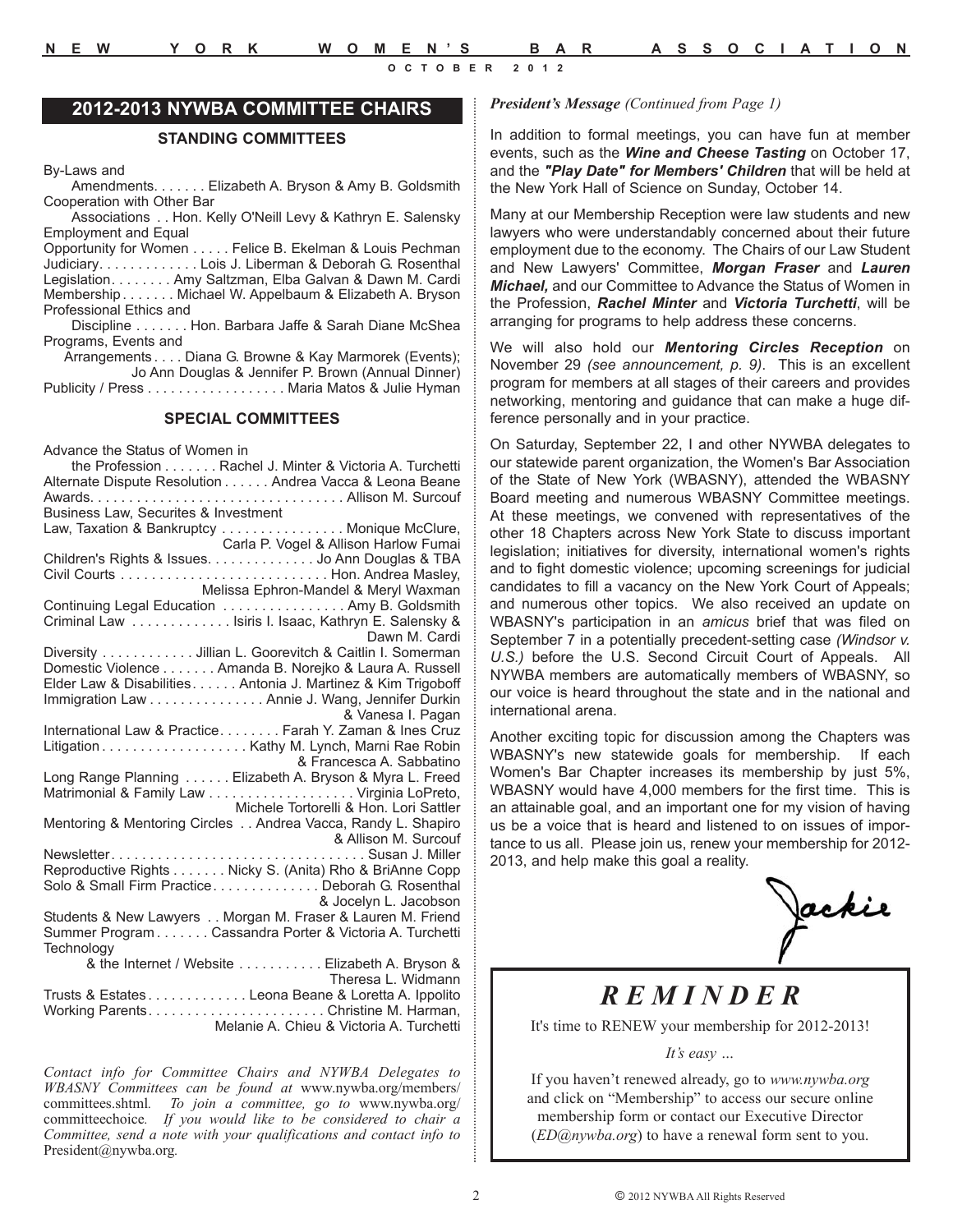## **WELCOME NEW MEMBERS**

Olutola I. Adelugba Yuliya Babayeva Grace J. Bagnulo Jessica Ball Martha Anne Ballou Patricia G. Birch Rosemary B. Boller Caroline Camp Erika Carmona BriAnne A. Copp Ines Cruz Carrie Maylor DiCanion Alexandra Douglas Mary K. Dow Nicola Rose Duffy Irina Dularidze Jessica Friedman Ariadne Green Jean J. Han Joy Hochstadt Ronald A. Hollander

Erin P. Herro Danielle R. Iredale Zoe E. Jasper Darlene Jolibois Barbara J. Kelly Christine Lee Jessica L. Leonard Katherine Marques Lucy Martucci Michelle L. Moldovan Jae Nwawe Amrita M. Prabhu Rebecca A. Provder Ashley N. Richardson Amanda J. Ross Marguerite E. Royer Megan Shay Rebecca A. Stockel Stela Todeva Elizabeth J. Varas Jill L. Zibkow

## **SUSTAINING MEMBERS**

With their generous contributions, our sustaining members make it possible for us to accomplish so much more. We honor and thank them for their support.

Lauren De Lotto Daniel Finkelstein Eileen S. King

Lisa A. Sokoloff Michele D. Tortorelli

## **NOTES ON MEMBERS**

NYWBA congratulates **Past President Teresa Schiller** on her promotion to Associate Executive Director of the New York State Bar Association. In this role, Ms. Schiller is second-in-command of 120 employees who support NYSBA and its more than 77,000 members. Her new challenges include managing the budgetary process, strategizing about media issues, and continuing to support the NYSBA Board of Directors on policy matters. We all miss Ms. Schiller now that she lives in Albany, but we know she is doing a great job.

Kudos and congratulations to **Board Member and Committee Chair Leona Beane**, who was recently elected a Charter Member of the Academy of Mediators and Arbitrators.

**Board Member and Committee Chair Amy B. Goldsmith** recently joined Tarter Krinsky & Drogan LLP as a partner in the Intellectual Property Practice Group. Ms. Goldsmith provides patent and trademark advice to national and international clients in a variety of industries, including pet products, fashion, financial services, marketing automation, publishing, medical devices, and consumer and designer goods. NYWBA wishes Ms. Goldsmith all the best in her new position.

Congratulations to two members who won in the Democratic primaries held on September 13, 2012 for judiciary positions. **Hon. Rita Mella** won the Democratic primary for the position of Surrogate Court Judge in New York County, and **NYWBA Past President Lisa A. Sokoloff** won the Democratic primary for the position of Civil Court Judge. Elections for these and other judiciary positions will be held in November.

*Has something noteworthy happened to you or another member? Send your news to Newsletter@nywba.org.*

## **COMMITTEE NEWS**

**•** The **Civil Courts Committee** will present a **Civil Court Express Lunch** on Tuesday, **October 23** at 1:00 pm. *(see announcement, p. 1)*. RSVP - *CivilCourtsChairs@nywba.org*.

**•** The **Elder Law & Disabilities Committee** will meet on Thursday, **October 11** at 5:15 p.m. at Tarter Krinsky & Drogin, 1350 Broadway, 11th Floor, NYC (btw 35th & 36th; host Amy Goldsmith). RSVP - *ElderLawChairs@nywba.org*.

**•** The **Events Committee** will meet on Wednesday, **October 3** at 6:30 p.m. For details and RSVP - *Events@nywba.org*.

**•** The **Litigation Committee** will meet on Tuesday, **October 30** at 6:30 p.m. Email *LitigationChairs@nywba.org* for details and RSVP.

**•** The **Matrimonial and Family Law Committee** meets on the first Wednesday each month. RSVP - *MFrsvp@nywba.org*. The **October 3** program will feature Court Attorneys for Matrimonial Judges in NY County (*see announcement, p. 11*). On **November 7**, Judges Lori Sattler and Matthew Cooper will discuss common problems in post-judgment proceedings and ways to draft agreements to avoid them. On **December 5**, a panel of matrimonial and trust & estates attorneys and a member of the judiciary will address issues in pre-nuptial agreements. All meetings are at Blank Rome, LLP, 405 Lexington, NYC (at 42nd St.). Many thanks to Blank Rome for hosting and providing light refreshments.

**•** The **Mentoring Committee** will host the **Annual Mentoring Circles Reception** on Thursday, **November 29** at 6:00 p.m. (*see announcement, p. 9*). RSVP - *MentoringRSVP@nywba.org*.

**•** The **Solo and Small Firm Practice Committee** will meet on Thursday, **October 18** at 8:30 AM and will focus on members' website bios and related marketing materials. Bring ten copies and get insights and ideas to enhance your practice. For details & RSVP - *SSFChairs@nywba.org*.

**•** The **Working Parents Committee** will meet for a brown bag lunch on Thursday, **October 18**. RSVP - *WPChairs@nywba.org*.

**•** Check the NYWBA Calendar (*www.nywba.org/calendar*) for the latest info on Committee meetings, programs & events.

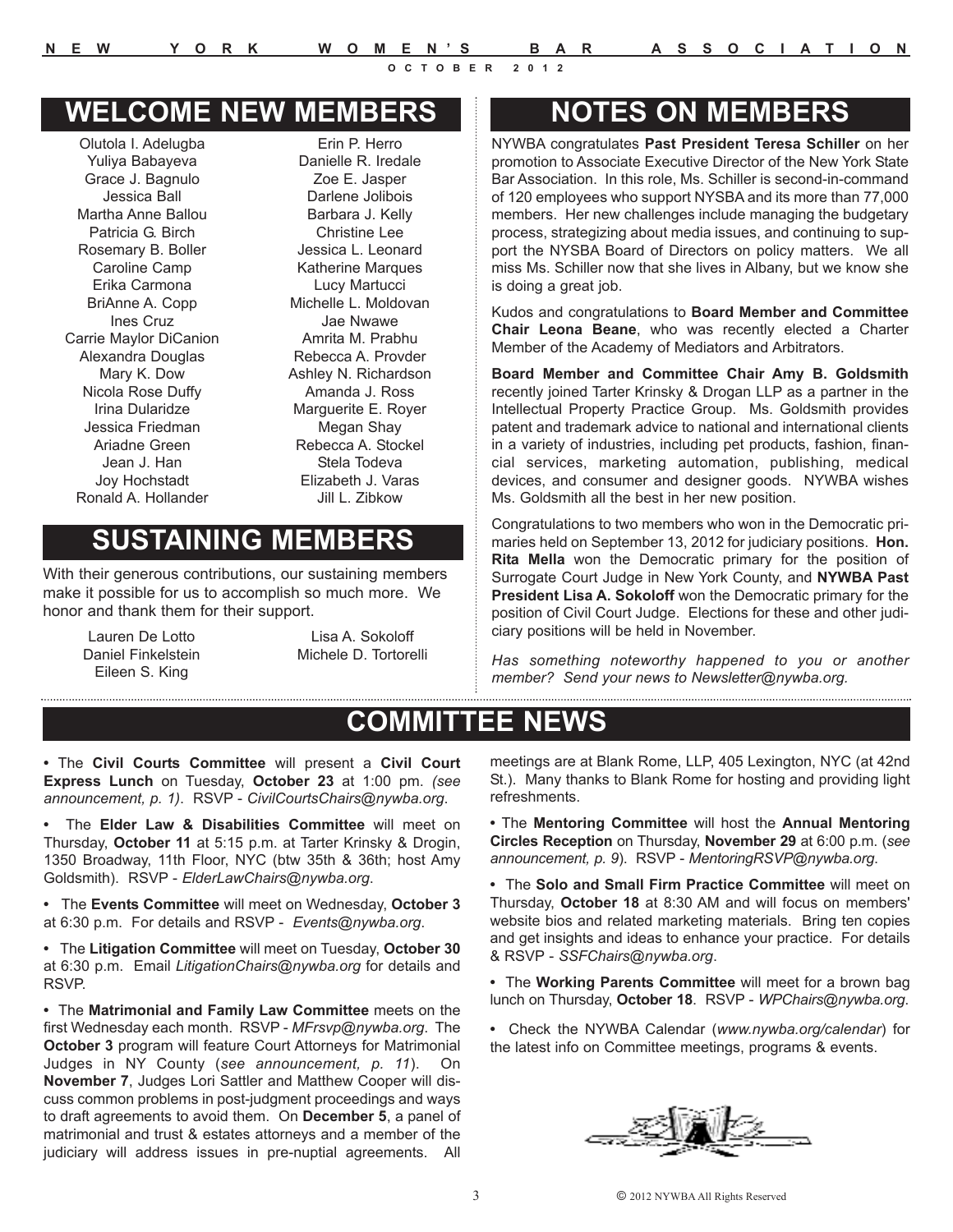#### **NYWBA Membership Reception a Resounding Success!** *By Lauren Friend and Susan J. Miller*

The Annual Membership Reception, held on September 20 at Skadden, Arps, Slate, Meagher & Flom, was a tremendous success, with more than 170 in attendance. It was a fabulous evening and resulted in many people joining the Association or renewing their membership, thanks to the combined efforts of Executive Director Karen Lu, and Membership Committee Co-Chairs Michael W. Appelbaum and Past President Elizabeth A. Bryson.

The event was organized by NYWBA Recording Secretary Jennifer P. Brown, who kicked off the evening by welcoming attendees, thanking Skadden Arps, and introducing Morgan M. Fraser, Co-Chair of the Students and New Lawyers Committee. Ms. Fraser spoke of the benefits of membership for those who are new to the profession and urged the many new lawyers and law students in attendance to get involved in NYWBA committees and attend our programs and events.

Hon. Jacqueline W. Silbermann, NYWBA President, then spoke about her vision for the NYWBA and the importance of our fight to protect the rights of women, which continue to be under attack. Given the importance of having NYWBA serve as an advocate for equal justice under the law, Judge Silbermann urged those who have not yet joined to "be a voice with us."

President Silbermann noted that the NYWBA is a founding chapter of the Women's Bar Association of the State of New York, and that by joining the NYWBA members are automatically members of WBASNY. With WBASNY's more than 3,600 members, we have a powerful voice in Albany and in Congress.

President Silbermann urged anyone who is not on a committee or is new to the NYWBA to speak to members of the Board and the Committee Chairs in attendance. She pointed out that, unlike in other bar associations, it is possible as a member of NYWBA to quickly assume a leadership role within our Association.

President Silbermann then introduced the evening's final speakers, Membership Co-Chairs Michael Appelbaum and Elizabeth Bryson. They each spoke about how they became involved in the NYWBA and discussed many of the rewards of membership. These include our award-winning "Mentoring Circles" program, which matches members across practice areas and levels of experience, who join together for mutual mentoring and friendship, which in turn benefits their personal and professional development.

Mr. Appelbaum, the first man to serve on the Board, noted that NYWBA also provides innumerable venues for networking with esteemed lawyers and judges - at our programs and events, through our 33 committees, and through working on substantive projects. Members can also take advantage of member discounts for our cutting-edge CLE programs, insurance, and many other services. Members also get to participate in our stellar events, including this evening's free Membership Reception; our Annual Gala Awards and Installation Dinner; and our Annual Judges Reception, which honors the newly elected, newly re-elected and newly appointed judges of New York County.

Ms. Bryson mentioned the NYWBA's award-winning charity, the New York Women's Bar Association Foundation, which funds numerous important causes, including fellowships that allow law students to provide services to victims of domestic violence and others in need of legal services. The Membership Chairs concluded their remarks by noting that NYWBA membership has provided them with mentoring, networking and leadership opportunities that improved their professional and personal lives. It has also resulted in invaluable friendships.

During the evening, NYWBA continued our tradition of collecting children's books to benefit the NYWBA's Judge Judith S. Kaye Children's Book Club. These books will be donated to charity in the hope that they will encourage a love of reading.

Everyone had a wonderful time, and there was an air of excitement in the room, as members and potential members reviewed handouts listing the programs, events and committee meetings scheduled over the next several months. It was a scintillating evening and allowed everyone to socialize and network with fellow practitioners and members of the judiciary while learning about the NYWBA.

Many thanks to Justice Silbermann, Jennifer Brown, Karen Lu, Elizabeth Bryson and Michael Applebaum for organizing and supporting such a wonderful event. Thanks also to Sheila Birnbaum and Skadden, Arps for providing the terrific venue.

*Lauren Friend is the Principal of the Law Office of Lauren M. Friend, where she practices family and matrimonial law. She is also a Co-Chair of the NYWBA Students and New Lawyers Committee. Susan J. Miller is Principal Court Attorney to the Hon. Thomas Farber, in the Criminal Term, Supreme Court, New York County. She is Chair of the NYWBA Newsletter Committee.*



*Membership Co-Chairs Michael Appelbaum and Elizabeth Bryson*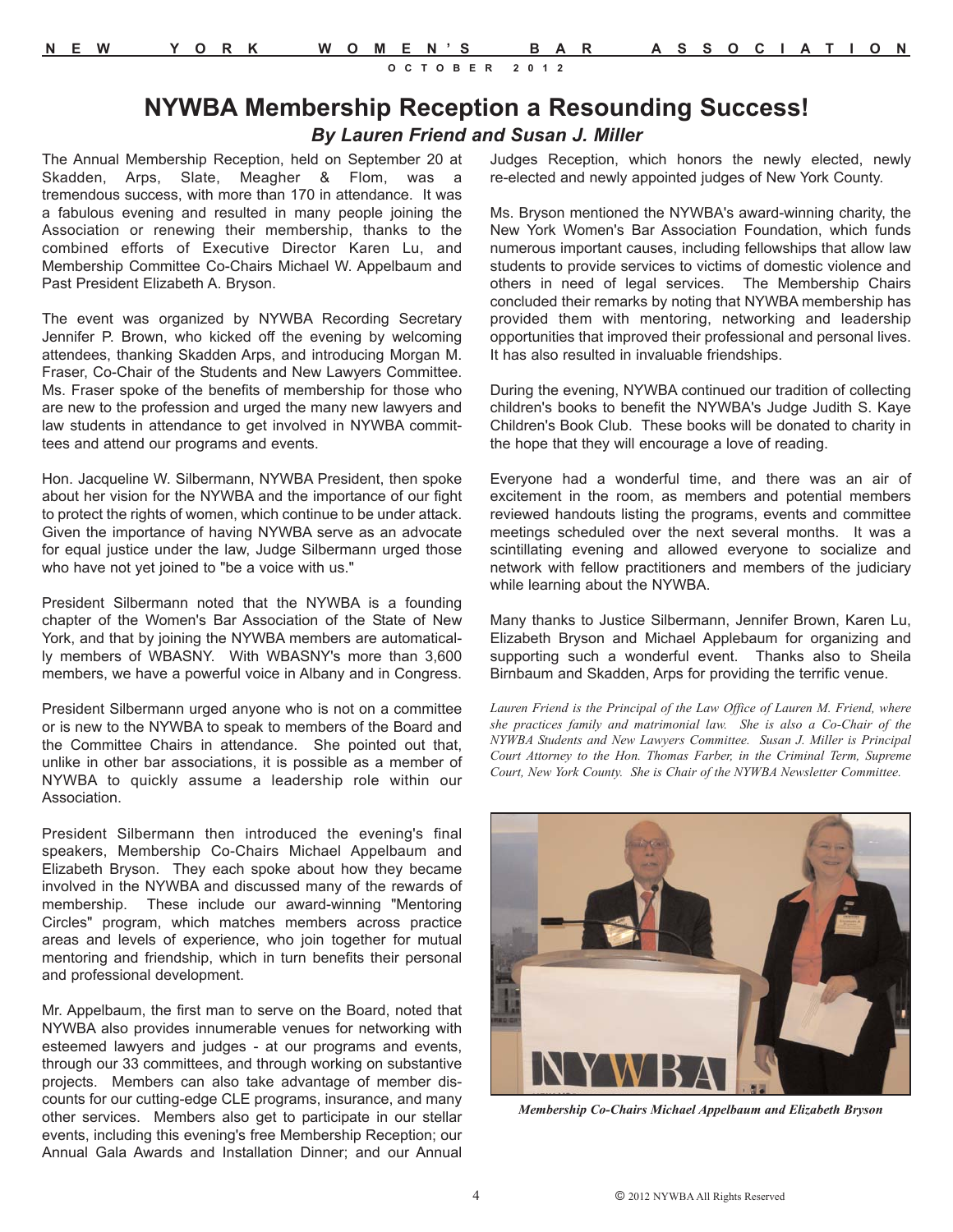## **NYWBA Membership Reception Photos**



*NYWBA President Hon. Jacqueline W. Silbermann*

















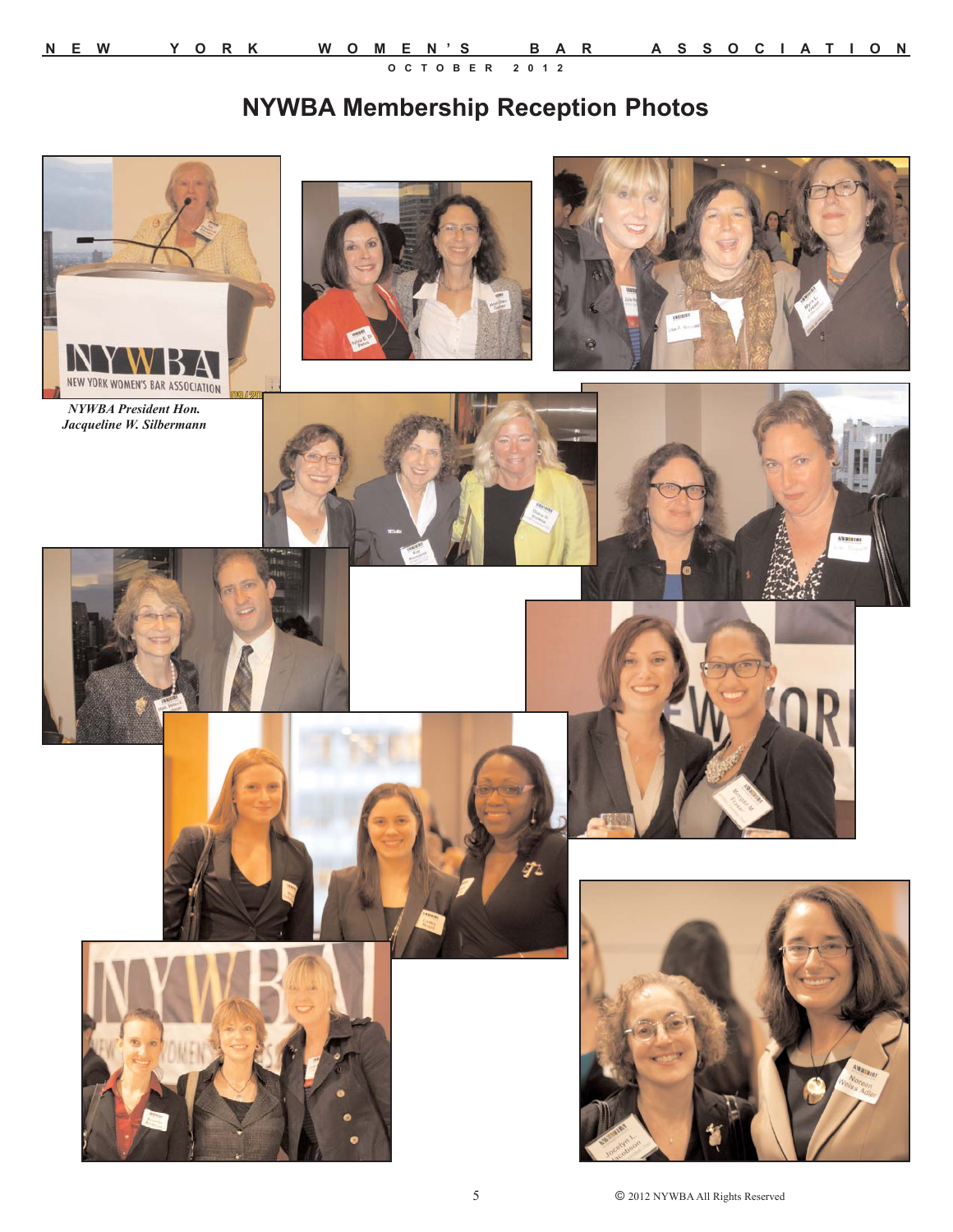## **NYWBA Launches New "Civil Courts Committee"**

The New York Women's Bar Association is proud to announce the formation of our new **Civil Courts Committee**, co-chaired by *Judge Andrea Masley* and attorneys *Melissa G. Ephron-Mandel* and *Meryl H. Waxman*.

The goal of the committee is to support Women's Bar members who practice in New York City Civil Court, to educate attorneys who are new to the practice in that court, and to provide a forum for both experienced and newer attorneys to exchange ideas.

The Committee will kick off the season with a series of monthly "Civil Court Express Lunch" events focusing on good practice in the Civil Court. For the convenience of members, these events will be held at a venue close to the courts and during the typical court lunch period from 1:00 to 2:00 p.m.

The first program in the Civil Court Express Lunch series will be on Tuesday, October 23, 2012 and will feature a presentation by *Serena Springle*, the new Clerk of the Civil Court for New York County, and her team. (*See announcement, p. 1.*) This first program will be free for members and their guests.

The lunch series will continue in November and then in January through June. Anticipated topics include:

- **•** Meet the Judges' Court Attorneys in Civil Court;
- **•** Meet the Judges' Court Attorneys in Housing Court;
- **•** How to practice in the no-fault part;
- **•** The Rules of Civility and what to do when your adversary is not civil; and
- **•** Civil Procedure unique to the Civil Court.

If you have ideas for additional programs send an email to *CivilCourtsChairs@nywba.org*.

Together, our co-chairs have nearly 75 years of legal experience:

**• Andrea Masley** was elected to the New York City Civil Court in 2007 and sits in the Civil Court, New York County. From 2008 to 2010, Judge Masley was assigned to Family Court, Bronx County. For ten years prior to her election, she was the Principal Court Attorney for Justice Charles Edward Ramos in the Commercial Division of the New York State Supreme Court, New York County, and before that for Hon. Louise Gans, Acting Supreme Court Judge, New York County. She sits on the NYS Chief Administrative Judge's Electronic Discovery Committee. Judge Masley received her J.D. from Fordham University School of Law in 1991 where, in the spring of 2006, she taught Remedies. Upon graduation, Judge Masley was a litigation associate at the firm of Dechert Price & Rhoads. Before joining the staff of the New York State Supreme Court in 1998, Judge Masley was Diversity Counsel at the Association of the Bar of the City of New York. She is a member of the New York State Bar's Commercial and Federal Litigation Section, the City Bar's Council on Judicial Administration, and New York County Lawyers Association Judiciary Committee. Judge Masley previously co-chaired the NYWBA's Matrimonial and Family Law Committee.

**• Melissa Ephron-Mandel** is a real estate litigator and partner of the law firm of Ephron-Mandel & Howard, LLP. She is a 1985 graduate of St. Johns University School of Law. Ms. Ephron-Mandel was formerly a partner with Borah, Goldstein, Altschuler, Nahins & Goidel, P.C. and of counsel to the firm of Finkelstein Newman & Ferrara LLP. She is a current member of the New York City Bar Association and was a CLE presenter at the 2011 WBAS-NY Convention.

**• Meryl Waxman** is a partner at Horing Welikson and Rosen, P.C., admitted to practice in New York in 1984. As a law clerk at Karlsson and Ng in 1981, she helped edit and compile the supplement to Karlsson's early and widely referenced landlord-tenant practice handbook. She gained further expertise in the landlord-tenant arena as a litigation associate with Gutman and Mintz, P.C. and later at Novick Edelstein, Lubell, Reissman, Wasserman and Leventhal, P.C. She has served as General Counsel to Rosenberg Diamond Development Corporation, a private real estate ownership and management company with large market share in affordable housing. In 2005, Ms. Waxman was elected to the Board of a local school district, where she has since been re-elected to two additional terms, served as a Board Vice President, and serves as Board President for 2012-2013. She earned her J.D. from California Western School of Law in 1983. Current associations include: NYWBA and the Nassau County Bar Association.

We hope members will join with these co-chairs to make this an exciting and vibrant committee. It's easy to join this Committee - just fill out the secure online Committee Choice form at *www.nywba.org/CommitteeChoice* or select this committee when you renew your membership for 2012-2013 (*www.nywba.org/membership*).

Kudos to Past President *Patricia Ann Grant* and President *Hon. Jacqueline W. Silbermann* on having the foresight to establish this important new Committee, and congratulations and thanks to the new co-chairs as they undertake their new responsibilities.

## *Save the Date!*

**Tuesday, November 6, 2012** CLE Program on

#### *"Surrogacy: Navigating the Legal and Ethical Minefield"*

Mark your calendars now so you don't miss out. Details and RSVP info will be posted on the NYWBA website.

Presenting Organizations: Lawline / New York Women's Bar Association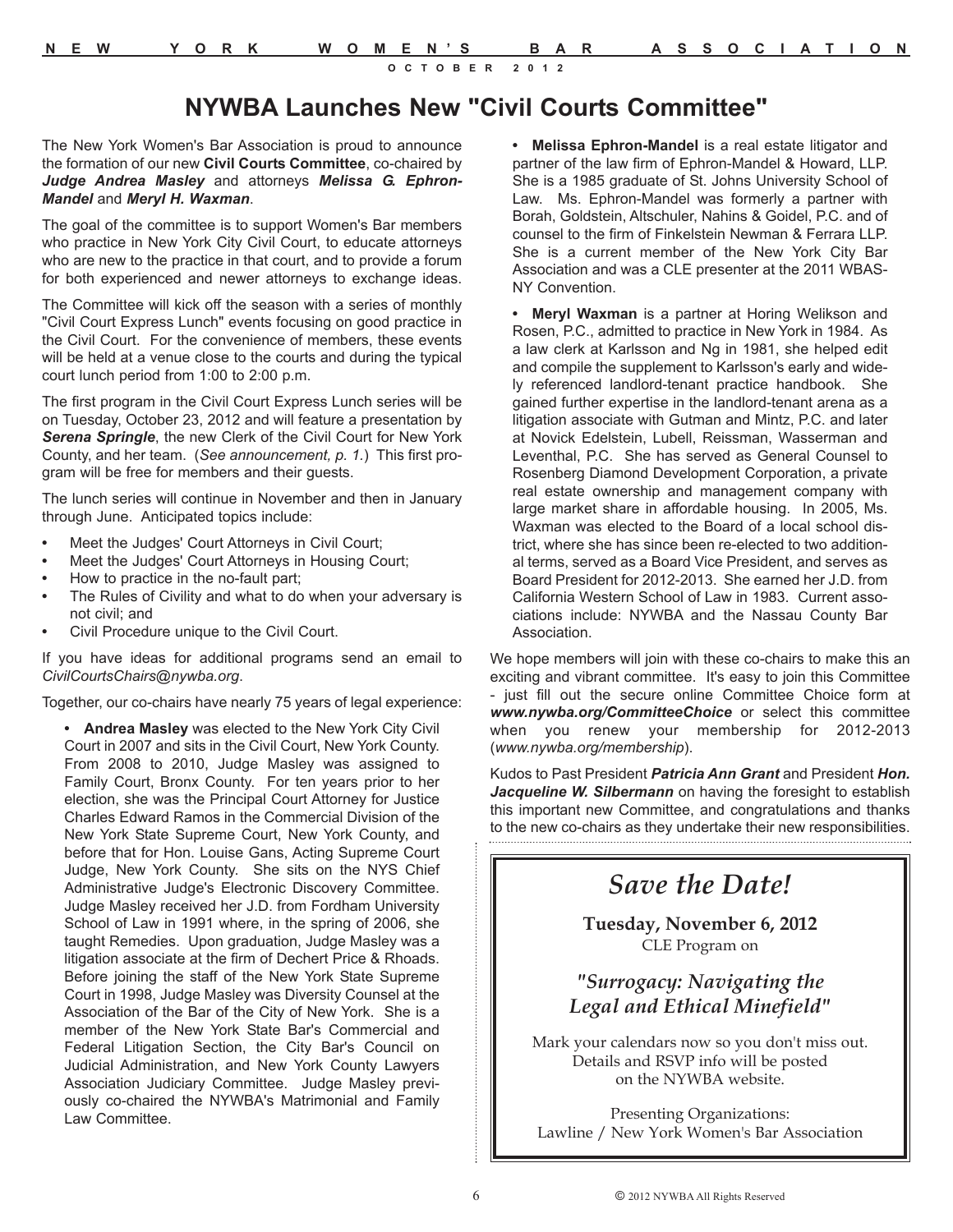#### **The Affordable Care Act: How it May Impact Your Finances** *By Michael Salmon*

The Affordable Care Act - often referred to as the new health care reform law - is moving forward following the recent Supreme Court ruling upholding the Act. Some elements of the health care law are already in place and more are coming.

The most notable is that starting in 2014 most Americans will be required to have health insurance coverage, either through an employer-sponsored plan or by purchasing it themselves. Individuals who are not covered by an employer plan and fail to purchase their own coverage will be subject to penalties. However subsidies will be provided for lower income Americans who may not be able to afford coverage. If you already have coverage through an employer, you aren't likely to see any significant changes.

#### **Key provisions already in place or coming soon**

Elements of the law that are already in effect, or soon will be, may have an impact on many families' health care costs. Some of these include:

**•** *Coverage for young adult dependents.* Young adults can stay on their parents' group health plan until age 26.<sup>1</sup> Previously, young people would not be included as an eligible dependent unless they were a full-time student. Now that this provision is in effect, it may cost some families less to cover a young adult on their plan.

**•** *Children with pre-existing conditions.* Those under the age of 19 with pre-existing conditions can no longer be denied coverage and by 2014 no American of any age can be restricted from insurance coverage. This may make healthcare more affordable in some respects for those who have such a condition or with a child who fits into this category.

**•** *Reduced prescription costs for some Medicare beneficiaries.* Those who use the Medicare Part D prescription drug benefit and fall into the coverage gap (often referred to as the "donut hole") will receive a 50 percent discount on brand name prescription drugs this year. The drug coverage gap is scheduled to be completely phased out by 2020 so that all prescription drug costs will be paid under Medicare Part D.

**•** *Higher rates for some.* Insurance companies can currently charge higher rates based on health status or gender. Beginning in 2014, rates can only be based on age, geography, family size and tobacco use. For some, the increase in rate may be negligible, but it could be larger for others who will consequently be paying more for healthcare in the future due to these changes.

**•** *Coverage for preventive care services.* Some or all of the cost of preventive care services must be paid for by your insurance company.2 This includes blood pressure screenings, mammograms and routine vaccines for children. Not all plans have to comply with this rule, so check with your plan to see what is available.

**•** *No caps on lifetime coverage costs.* Insurance companies and group health plans can no longer put caps on lifetime coverage costs, so treatment may continue for more complex conditions regardless of the expenses involved.

#### **New taxes on higher income taxpayers in 2013**

On the immediate horizon are new tax provisions that could impact higher income Americans. These take effect beginning January 1, 2013 and make tax planning in 2012 more critical for those who have enough income to be affected by them. They won't affect most Americans, but the new taxes will generally apply for (i) single tax filers with income of more than \$200,000; and (ii) married couples filing a joint return with income of more than \$250,000.

Any earned income above those threshold amounts will be subject to a 0.9 percent Medicare surtax beginning in 2013. For example, a married couple with wages or self-employment income of \$300,000 will have to pay the surtax (on top of other taxes due) on \$50,000 of their earned income. That amounts to an additional tax of \$450.

A new 3.8 percent Medicare contribution tax will also apply to certain net investment income for married couples filing jointly with income above \$250,000 or single tax filers with income higher than \$200,000 (based on Modified Adjusted Gross Income or MAGI). This includes interest, dividends, capital gains, annuity income and passive income from rents or other activities.<sup>3</sup> For example, a couple with \$300,000 of investment income<sup>4</sup> would pay an additional tax of \$1,900 (3.8 percent of \$50,000 above the threshold limit of \$250,000) in 2013.

Individuals who may be subject to these new taxes should consult with their financial and tax advisors to discuss appropriate steps to try to minimize the impact on their bottom lines.

*1 Certain group plans generally do not have to provide dependent coverage until 2014 if an adult dependent has another offer of employer-based coverage aside from coverage through a parent.*

*2 For individual policies after 3/23/10 and certain group health plans. 3 This does not include qualified plan, tax-exempt or most active business income. For individuals, new 3.8% tax applies to modified adjusted gross income over the threshold or to net investment income, whichever is less. 4 Modified adjusted gross income made up of \$300,000 of net.*



Michael Salmon is a Senior Financial Advisor with Ameriprise Financial, specializing in Financial Planning, Investment Portfolio Management, Retirement Planning Strategies, Estate Planning Strategies, and Saving for Education. He is an active public speaker and financial columnist. He is licensed and registered to conduct business in NY. Based on licenses and registrations he holds, he may also conduct business in MI, MA, OR, FL, PA, NM, NC, CA, RI, CT, KY, NJ, and LA. You can reach him at 646-964-9470 or *michael.b.salmon@ampf.com*.

Diversification helps you spread risk throughout your portfolio, so investments that do poorly may be balanced by others that do relatively better. Diversification does not assure a profit and does not protect against loss in declining markets. Investment products are not federally or FDIC-insured, are not deposits or obligations of, or guaranteed by any financial institution and involve investment risks including possible loss of principal and fluctuation in value. Ameriprise Financial and its representatives do not provide tax or legal advice. Consult your tax advisor or attorney regarding specific tax issues. Brokerage, investment and financial advisory services are made available through Ameriprise Financial Services, Inc. Member FINRA and SIPC. Some products and services may not be available in all jurisdictions or to all clients.

> © 2012 Ameriprise Financial, Inc. All rights reserved. Reprinted with permission.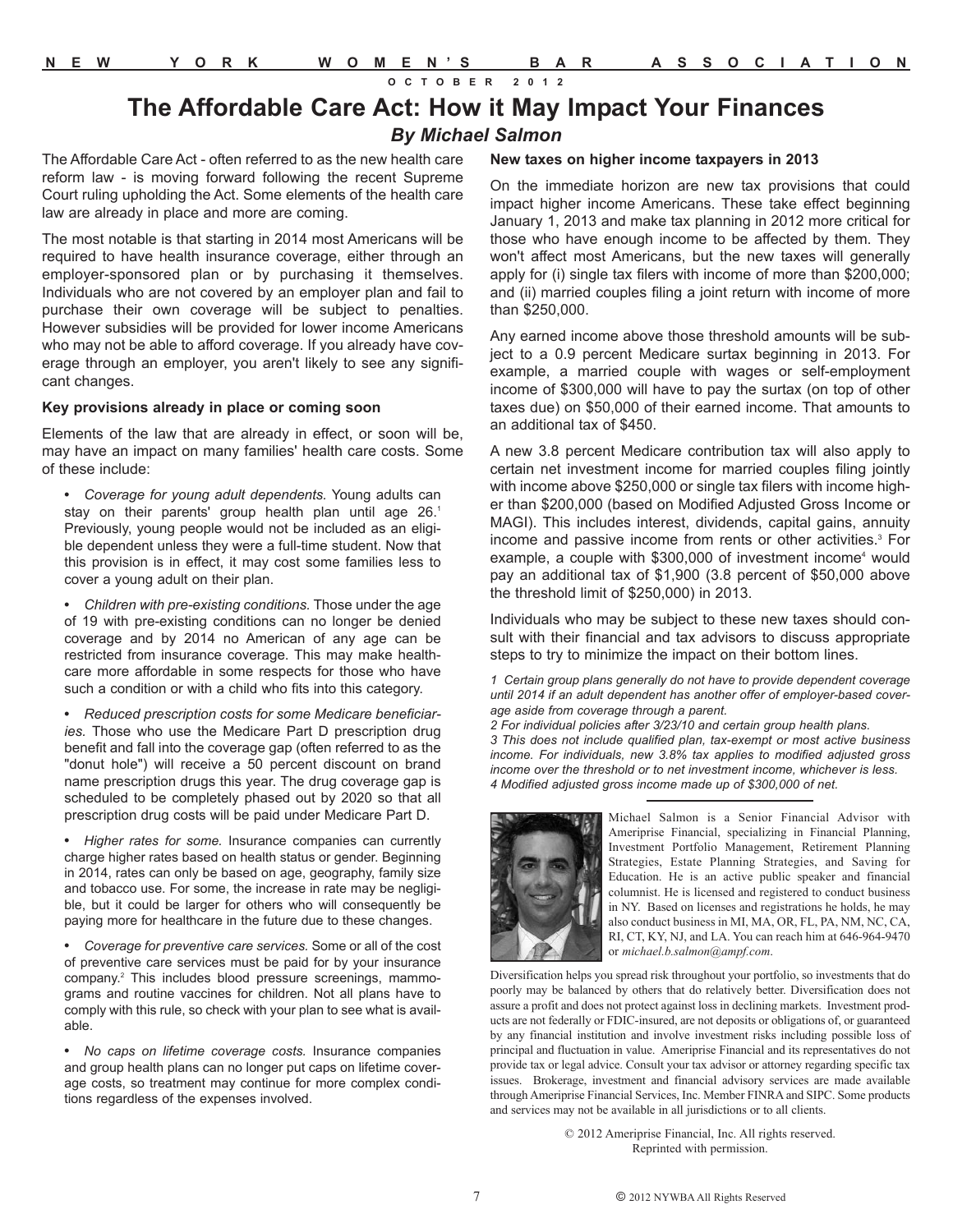#### *Attention Parents of Children Ages 1 to 12 Join us for a Morning of Play and Networking!*

**Date: Sunday, October 14, 2012 Time:** 10:30 a.m. to 12:30 p.m. **Place: The New York Hall of Science** Flushing Meadow Park, Queens

**Cost:** *Complimentary* - No Charge for Members/Guests Bagel brunch will be provided On-site parking available **RSVP:** *JFlug@wbasny.org*

Hosted by Women's Bar Assn of the State of New York, Bronx Women's Bar Assn, Queens County Bar Assn, Westchester Women's Bar Assn, New York Women's Bar Assn

NYWBA is proud to Co-Sponsor a New York State Bar Association Program

## *"Women on the Move ~ Building Paths to Success"*

#### *CLE and Networking Luncheon*

This CLE program features a diverse panel of women from all areas of practice who will address the realities that women attorneys face. It will present a variety of solutions and examine the current legal landscape and how it affects workplace disparity. Topics will include how to affect change, communicating effectively, and taking advantage of the digital age. NYWBA members may attend at the discounted NYSBA member price.

#### *Keynote Speaker* MYLAN DENERSTEIN *Counsel to Governor Andrew Cuomo*

(For the full agenda and list of speakers, go to the NYSBA website - www.nysba.org/WomenontheMove2012; Do not RSVP there, however, unless you are a NYSBA member)

| <b>Date:</b>  | Tuesday, October 30, 2012                    |
|---------------|----------------------------------------------|
|               | <b>Time:</b> $9:00$ a.m. to $2:00$ p.m.      |
| <b>Place:</b> | <b>Concierge Conference Center</b>           |
|               | 780 Third Avenue (at 48th Street), NYC       |
| Cost:         | \$195 - NYSBA and NYWBA members              |
|               | (includes lunch from $12:15$ to $2:00$ p.m.) |
| $CLE$ :       | 3.5 MCLE Credits (1.5 Skills; 1.0 Ethics,    |
|               | 1.0 Professional Practice)                   |

For details and to **RSVP**, contact: H. Douglas Guevara at *dguevara@nysba.org*. *(Be sure to state that you are a member of the NYWBA)*

NYWBA is proud to Co-Sponsor a New York City Bar Association Program

## *"What Is Leadership?"*

NYWBA is co-sponsoring this women's leadership program hosted by the New York City Bar Association. Distinguished panelists will discuss numerous aspects of leadership, such as how to identify leadership opportunities, how to use leadership skills to influence others, and the different styles of leadership women lawyers might adopt to be more effective.

| <b>Date:</b> | Thursday, October 4, 2012 |  |  |
|--------------|---------------------------|--|--|
|              |                           |  |  |

| Time: |  | 6:30 p.m. to 8:30 p.m. |  |  |
|-------|--|------------------------|--|--|
|-------|--|------------------------|--|--|

- **Place:** New York City Bar Association 42 West 44th Street (btw 5th & 6th), NYC
- **Cost: \$15**  NY City Bar and NYWBA members ; \$30 - Non-Members *(Includes light refreshments)*
- **RSVP:** City Bar website (*http://www2.nycbar.org*), click on "Event Calendar" and then on entry for October 4 titled *"6:30 pm-8:30 pm-What is Leadership?"* to retrieve the RSVP form. Click on "Register" next to "MBBA or NYWBA Member Price" to RSVP.

For details or additional info about the program, contact: Patrice Ettinger (*Patrice.Ettinger@Avon.com*) or Judith Archer (*JArcher@Fulbright.com*), Subcommittee Co-Chairs, New York City Bar Committee on Women in the Profession (**Angela Rella**, Chair)

#### *~ Get Your Copy Today ~ THE GOOD GIRLS REVOLT*

*How the Women of Newsweek Sued Their Bosses and Changed the Workplace*

In the 1970's, forty-six women charged *Newsweek* with systematic discrimination in hiring and promotion and changed the course of women's rights. Award-winning journalist **Lynn Povich**, a complainant who eventually became *Newsweek's* first female senior editor, tells this remarkable story in a way that is "entertaining and edifying" *(Kirkus Reviews)*, "meticulously reported and highly readable" *(memoirist Jeannette Walls)*, and as "compelling as any novel" *(Gloria Steinem)*. After leaving *Newsweek*, Ms. Povich has been editor-in-chief of *Working Woman*, managing editor and senior executive producer for MSNBC.com, and a consultant to The New York Times Foundation.

Of course, the struggle for women's rights continues. As the *New York Times* stated in its rave review, "If ever a book could remind women to keep their white gloves off and to keep fighting the good fight, this is the one."

**Lynn Povich and Harriet Rabb, a lead attorney on the Newsweek case, will be our featured speakers at this year's** *Mentoring Circles Reception on November 29* **(see announcement page 9). Sign up for our award-winning Mentoring Circles Program, and be sure to pick up** *The Good Girls Revolt* **online or at a bookstore near you!**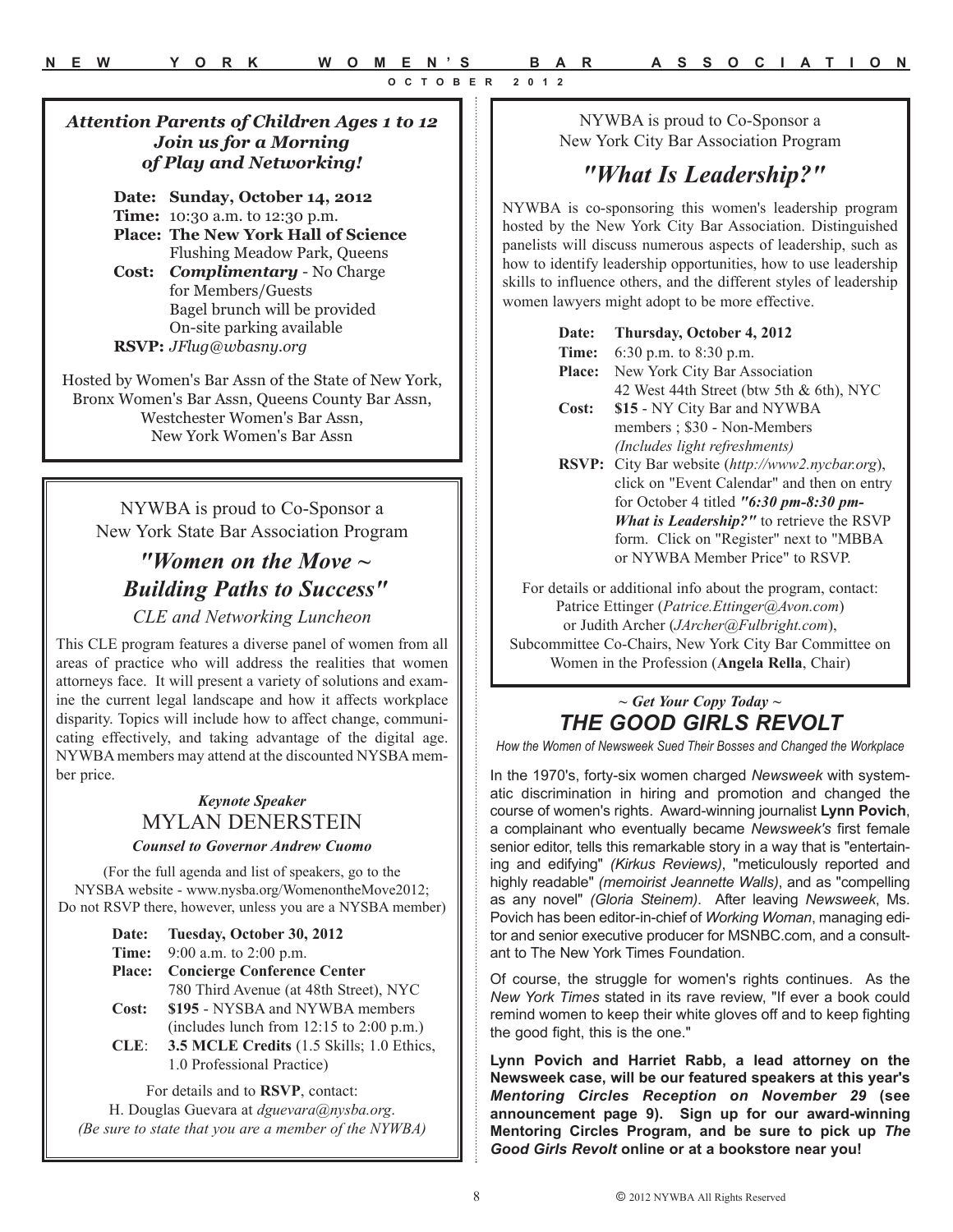### **Annual Meeting of NYWBA Committee Chairs**

NYWBA President Hon. Jacqueline W. Silbermann hosted the annual meeting of the Chairs of NYWBA's committees on July 24, 2012 at the offices of Blank Rome LLP. Justice Silbermann and the Chairs discussed a myriad of topics, including the NYWBA's By-Laws and policies, the role of the Women's Bar Association of the State of New York (of which NYWBA is a founding chapter), New York State requirements for CLE programs presented by the NYWBA and its committees, NYWBA's stipend for committees and its fiscal rules concerning programs and expenses, ways to promote NYWBA membership and committee participation, and related issues.

Examples of committee event flyers and CLE flyers and other guidelines and samples were circulated, and Judge Silbermann discussed upcoming events of interest to our members and committees. The Chairs also reviewed the NYWBA website, the website calendar and methods for publicizing programs and events using our email blast technology to send notices to the membership.

Speakers at the meeting included Immediate Past President Patricia Ann Grant; Past President & Director Elizabeth Bryson; CLE Chair & Director Amy B. Goldsmith; and Events Co-Chairs Diana Browne and Kay Marmorek (who is also a Director); among others.

The Chairs were also able to meet and mingle, to explore possible connections between committees that could lead to joint programming opportunities, and to be inspired by their peers and the words of Justice Silbermann and her vision for the Association as it continues the fight to support the rights of women in the profession and in the community and to ensure the fair and equal administration of justice.

It was clear to all participants that 2012-2013 promises to be a wonderful, active year for our committees. NYWBA thanks Blank Rome LLP for graciously hosting the meeting.



*NYWBA President Hon. Jacqueline W. Silbermann (seated, second from right), and Immediate Past President Patricia Ann Grant (seated, far right), welcome 2012-2013 Committee Chairs who attended the Committee Chairs meeting at Blank Rome LLP on July 24, 2012.*

#### *Mark Your Calendars - CLE Program*

#### *"Is Your Client Entitled to Veteran's Benefits?"*

NYWBA's Elder Law and Disabilities Committee is proud to present this CLE program. Space is limited, so RSVP today!

**Date: Thursday, November 15, 2012** (time TBA) **Place: Tarter Krinsky & Drogin LLP** 1350 Broadway, NYC **Cost: Free CLE for Members\*** (\$35 non-members) **RSVP:** *ElderLawRSVP@nywba.org Due to space limitations, advance registration is equired.*

If you are not a current member, go to *www.nywba.org/Membership* to join or renew using our secure online membership form. *Presenters thank NYWBA for underwriting the costs of this program.*

#### *Annual Mentoring Circles Reception*

**November 29, 2012, 6:00 p.m. Covington & Burling LLP** New York Times Building, 620 Eighth Avenue, NYC (between 40th & 41st Street) RSVP at *www.nywba.org/MentoringCircles*

The NYWBA's Mentoring Circles Program allows members at all stages of their careers to join with their peers to foster their personal and professional development. Members benefit from direct mentoring as they share ideas for meeting challenges in their careers and personal lives in a supportive and encouraging environment.

Join us at this year's Mentoring Circles Reception for an insightful discussion about women's experiences in the workplace led by:

#### **Lynn Povich**

Distinguished Journalist & Author of *The Good Girls Revolt: How the Women of Newsweek Sued Their Bosses and Changed the Workplace* (First woman to serve as a senior editor of *Newsweek*; formerly Editor-in-Chief of *Working Woman*, Managing Editor & Senior Executive Producer for MSNBC.com, and consultant to The New York Times Foundation)

**-and-**

#### **Harriet S. Rabb**

Vice President and General Counsel at The Rockefeller University (First woman Dean at Columbia Law School, and former General Counsel of the U.S. Department of Health and Human Services under Secretary Donna Shalala)

The Mentoring Circles Reception is open to all 2012-2013 members\* who have expressed an interest in the Mentoring Circles Program. If you are not yet part of a circle but would like to be, email *Mentoring@nywba.org*, with your bar admission year, area(s) of practice, mailing address and contact info. *Mentoring Circles are being formed now, so be sure to submit your information as soon as possible.*

\* If you are not a current member, go to *www.nywba.org/Membership* to join or renew using our secure online membership form.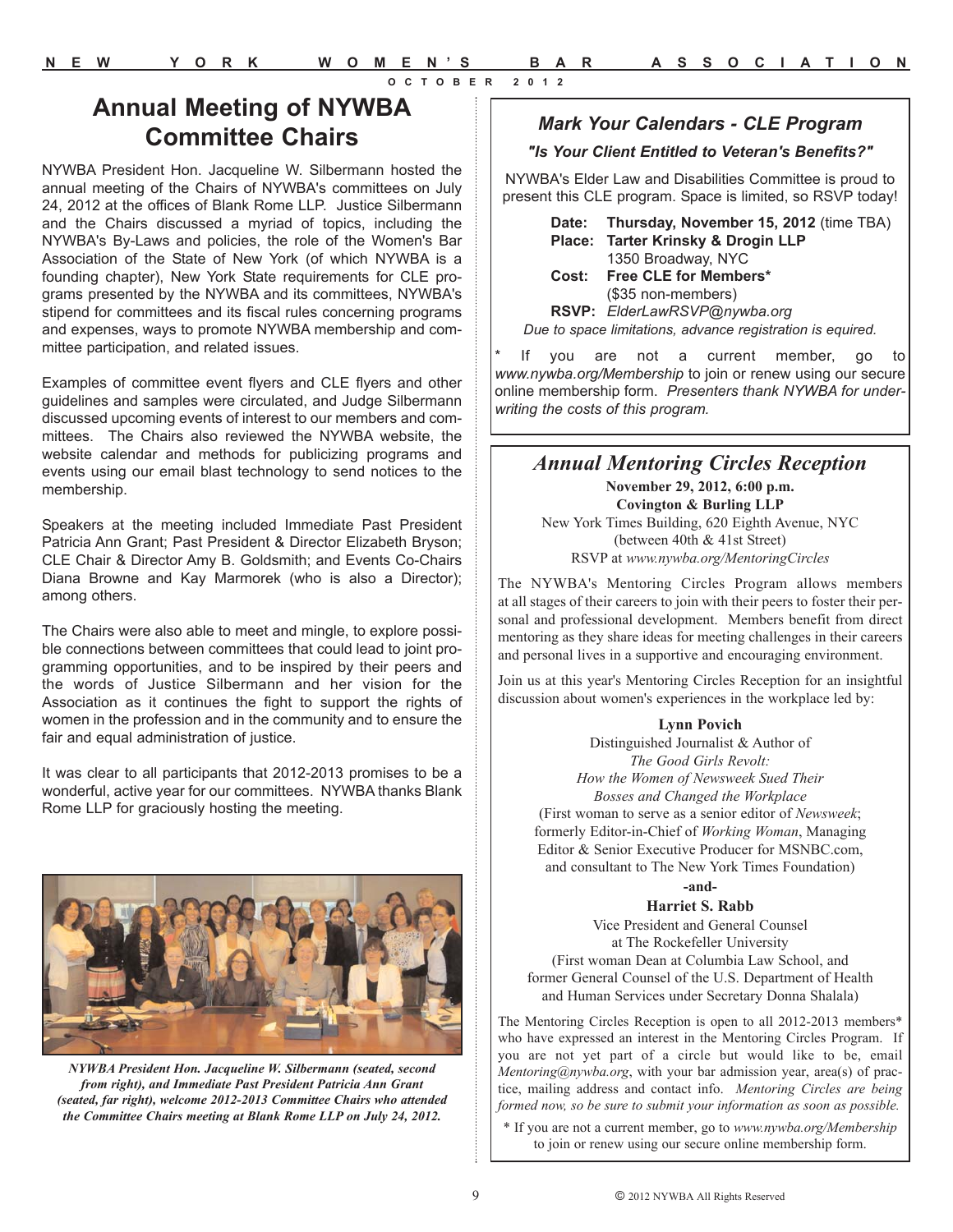#### **NYWBA FOUNDATION FELLOWSHIPS SUPPORTS WORK OF FEERICK CENTER**  *By Marisa Menna and Zohra Ahmed*

Under the auspices of the New York Women's Bar Association Foundation Fellowship program, we spent the past academic year working on a number of important legal projects aimed at improving access to legal services for low-income women. Our Fellowships involved work at the Feerick Center for Social Justice at Fordham University School of Law, under the supervision of Dora Galacatos.

Much of our tenure was devoted to the Center's Domestic Violence and Consumer Law Project, which was established to address the ways consumer debt impacts survivors of domestic violence. Consumer debt problems can result in civil court judgments; damaged credit; the inability to obtain employment, housing, or affordable credit; and ultimately the inability to financially support oneself outside the abusive relationship.

For one project, we conducted multistate research on the use of forensic evaluations in child custody and visitation proceedings. Forensic evaluators, usually mental health professionals, are court-appointed investigators charged with interviewing and observing children, parents, and others in family court proceedings, with the goal of helping the court determine what is in the best interests of the child.

We researched statutes, rules of civil procedure, court rules, and other directives, focusing on three areas: (a) Whether states provide parties with a right to access the forensic evaluation and evaluator's notes used to prepare the report; (b) whether states impose any certification, licensing, or training requirements on forensic evaluators; and (c) whether states regulate the content of the reports (e.g., some states require reports to disclose the methodology employed to reach the conclusions made).

How forensic evaluators are regulated is particularly important for domestic violence advocates, as many evaluators do not have training in domestic violence issues and may not appreciate the impact of abuse on the family dynamic and the best interests of the child. The research revealed a broad range of approaches but very little in the way of statutes or regulations governing forensic evaluations. For example, only eight states have statutes based on the Uniform Marriage and Divorce Act (UMDA), which gives parties a right to access reports and raw data in advance of court proceedings. One state, Pennsylvania, provides courts with a model court order specifying the range of duties and responsibilities assigned to forensic evaluators and enumerating what materials must be disclosed. The Feerick Center hopes the survey will be a tool for advocates for uniform regulation in New York. In April, the Fellows were honored to present this research at a meeting of the Lawyer's Committee Against Domestic Violence (LCADV), and we received positive feedback from advocates, a number of whom requested electronic copies of our data.

We also worked on the Domestic Violence project for the Civil Legal Advice and Resource Office ("DV CLARO"). This is an offshoot of the Feerick Center's CLARO project, which operates a weekly clinic in civil courts in all five boroughs, where volunteer attorneys provide limited legal advice to *pro se* consumer debt defendants. These clinics have assisted thousands of New Yorkers sued in consumer debt actions each year.

Unfortunately, most CLARO meetings are conducted in open rooms with little privacy, which is not conducive to serving an important subset of consumer debt defendants - domestic violence survivors, who are often victims of financial abuse, in addition to physical and emotional abuse. Often, their debt results not only from their socio-economic circumstances, but also from their abusers' control over their finances.

DV CLARO attempts to address these issues by pairing consumer law experts and domestic violence law experts to provide consumer debt advice tailored to the needs of DV survivors in a private, secure location. Dealing with financial issues at the same time as other DV issues also helps ensure that their attempts to establish independent and safe lives will be successful in the long run.

Over the course of the academic year, we also assisted in the development the next generation of DV CLARO interventions. We worked with the Bronx Family Justice Center, an integrative city run service for domestic violence survivors, and the Sarah Burke House, a Tier 2 shelter for domestic violence survivors. By going directly to survivors, DV CLARO hopes to reach more clients. As a first step, we helped to organize training for case managers, who are the first point of interface with the DV survivors. The goal of this training is to help front-line staff identify which clients may have had consumer debt proceedings filed against them or are victims of identity theft.

We also had the opportunity to assist in the development of a program on sex trafficking that will be presented by the Feerick Center on **October 5**. The program arises from the work of prominent domestic violence advocates and scholars and will include education components in the morning (with 2.5 hours of CLE credit) and an invitation-only working group in the afternoon. For info about the program, go to *http://calendars.fordham.edu/* and click on the link for the October 5 session (9:00 a.m. to 12:30 p.m.) entitled *"What's Next? New York State's Campaign Against Sex Trafficking."*

Finally, we assisted in the beginning and final stages of a white paper on the debt settlement industry authored by the New York City Bar's Civil Court and Consumer Law Committees. In theory, this sector aims to assist those in debt by renegotiating the terms of their contract with creditors. In practice, the industry often fails to secure any reduction in debt for customers, while charging exorbitant fees.

Federal law bans debt settlement operators from charging advance fees and requires that fees be proportionate to the amount settled or reduced. As the white paper demonstrates, however, debt settlement customers continue to be victims of predatory and abusive financial practices; only an industry ban will sufficiently protect the financial rights of consumers.

*(Continued on Page 12)*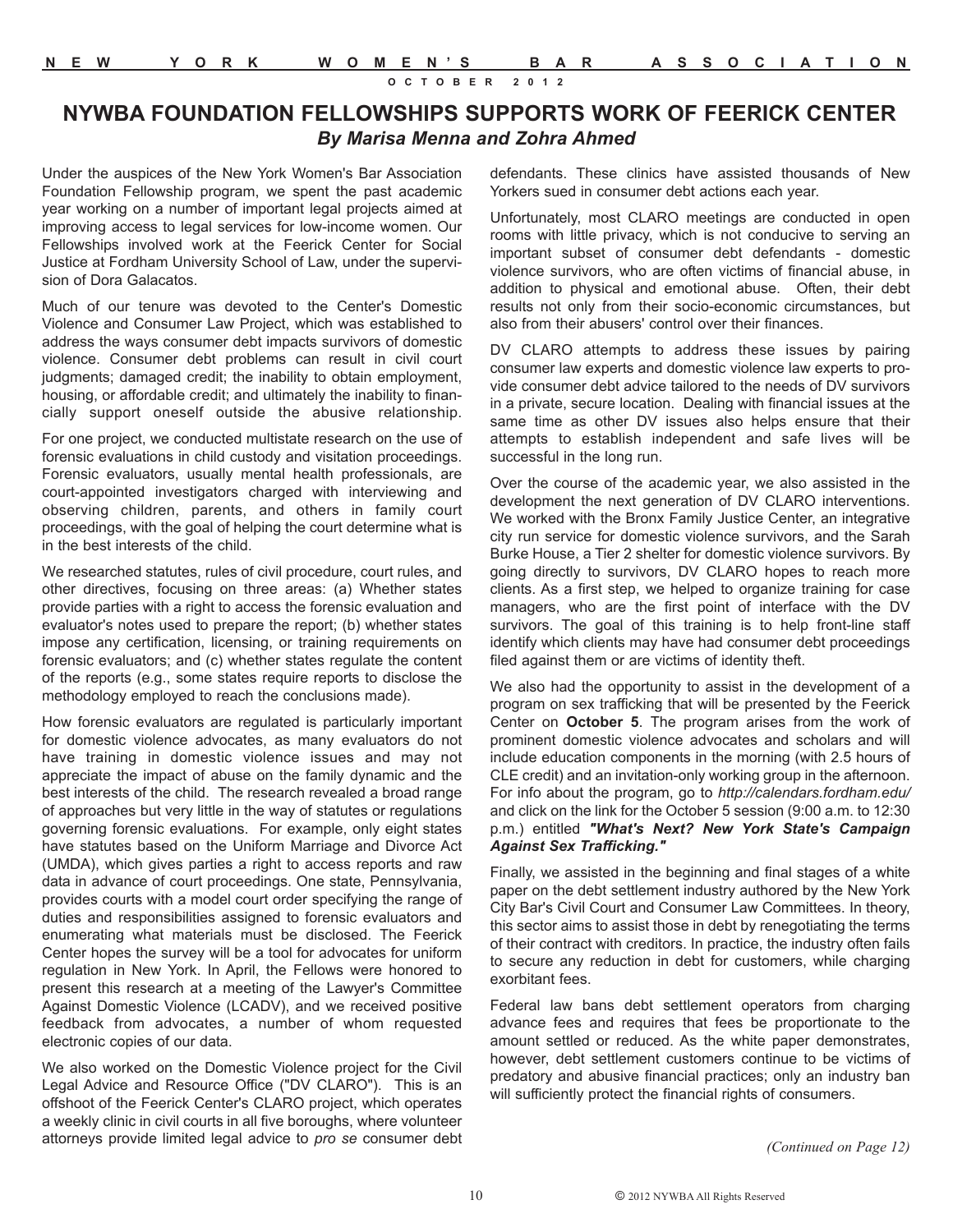NYWBA Matrimonial & Family Law Committee

#### *Panel Discussion with Court Attorneys in the Matrimonial Parts*

NYWBA's Matrimonial & Family Law Committee presents this annual event - a panel discussion featuring court attorneys for judges in the Matrimonial Parts in NY County, who will provide guidance concerning the rules, procedures and expectations in their Parts. *(No discussion of pending cases.)* Space is limited, so RSVP today!

> **Date: Wednesday, October 3, 2012, 6:00 p.m. Place: Blank Rome LLP**, 405 Lexington Avenue, The Chrysler Bldg. (at 42nd St.), NYC **Cost:** Free for Members\* **RSVP:** *MFrsvp@nywba.org Due to space limitations, advance registration required.*

\* If you are not a current member, go to *www.nywba.org/Membership*  to join or renew using our secure online membership form.

*The Committee thanks Blank Rome LLP for hosting & refreshments*

New York Women's Bar Association

Wine and Cheese Tasting Featuring Award-Winning Wines and Artisan Cheeses from

#### *The Hudson-Chatham Winery*

NYWBA's Programs and Events Committee arranged for this lovely event, with a discount price for members and guests. Since its opening, the *Hudson-Chatham Winery* has won over fans and critics alike. It has been voted the Capital Region's Best Local Winery, and the wines have won multiple medals and received high scores from *Wine Spectator* and *Wine Enthusiast* magazines. Its tasting room features locally produced gourmet products, including a large selection of Hudson Valley artisanal cheeses.

> **Date: Wednesday, October 17, 2012** 6:30-8:30 p.m.

- **Place: Stash** (Ground Fl. Entrance to Lower Level) 248 West 14th Street (btw 7th & 8th), NYC **Cost: \$28** per person *(paid in advance*;
- **\$38** *at the door, space permitting)*

**RSVP:** *www.nywba.org/WineTastingRSVP/*

*Due to space limitations, advance registration is required.*

*Many thanks to Stash / Jordan Harris & Sclar Adler LLP for hosting!*

Check out job postings on the NYWBA website: *http://new.nywba.org/job\_postings/.* To post a job opening, please contact *info@nywba.org*.

#### **Nursing Home Admission Agreements** *By Antonia J. Martinez*

Nursing home admission agreements, often signed at a critical juncture in the care of a loved one, should not be signed in haste. Typically, a family member empowered with fiduciary responsibility will sign such an agreement. Doing so can unwittingly bestow upon the signatory potential liability to the care facility. While it is unlawful for a nursing facility to condition admission to the facility on a third party guarantee of payment, the Federal Nursing Home Reform Act allows nursing homes to enter into contracts with third parties having access to residents' funds. If your client has such a relationship with the resident, the facility can require your client to make payments to the facility from resident funds. Failure to do so may constitute a breach of contract and fiduciary responsibility.

In *Troy Nursing & Rehabilitation Center, LLC v. Naylor*, the Appellate Division, Third Department held a trustee personally liable to a nursing home in the amount of \$80,509 because she had improperly used the resident's funds to pay the resident's mortgage, taxes, cable television, and delivery of the newspaper to the resident's home, while he resided for several years in the nursing home and had no expectation of ever returning to live in his personal residence.<sup>1</sup>

Proximity of transfer of the resident's assets in relation to a longterm stay in a nursing home and Medicaid eligibility are also relevant. In *New Vanderbilt Rehabilitation & Care Center, Inc. v. Brown*, the Court granted a motion for summary judgment in favor of the care facility finding the agent in breach of contract and personally liable in the amount of \$124,712.<sup>2</sup> There, the resident's personal residence was transferred to a trust six months before requiring nursing home care, while the agent, having access to resident's funds, failed to use such funds for the resident's care. Similarly, where an agent signed an admission agreement and subsequently transferred ownership of the principal's home, resulting in a denial of Medicaid eligibility, the Court held the agent accountable in the amount of \$93,451 plus interest and attorney's fees.<sup>3</sup>

An analysis of the Nursing Home Reform Act, Nursing Home Resident's Rights, Medicaid Eligibility rules and Debtor Creditor Laws is required before signing such an agreement. Prudence dictates that a family member, an agent acting pursuant to a validly executed Power of Attorney, or a trustee of a trust seek professional guidance and review the particular circumstances prior to signing such agreements.

 $\frac{1}{2}$ 

<sup>1. 94</sup> App. Div. 3rd Dept. 1353, 2012 NY Slip Op 03243, decided April 26, 2012.

<sup>2. 934</sup> N.Y.S. 2d 35 (Sup. Ct. Richmond Cty, 2011).

<sup>3.</sup> *Pinegrove Manor v. Sheperd*, 926 N.Y.S. 2d 346 (Sup. Ct., Nassau Cty., 2010).

*Antonia J. Martinez, Esq. (elderlawtimes@yahoo.com) devotes substantially all her professional time to trusts & estates and elder law matters. She serves as Co-Chair of the Elder Law & Disabilities Committee of the NYWBA and is a member of the Executive Committee of the NYSBA Elder Law Section, serving as Vice Chair of its Veteran's Affairs and Mediation Committees. Ms. Martinez is a 1982 graduate of Harvard Law School.*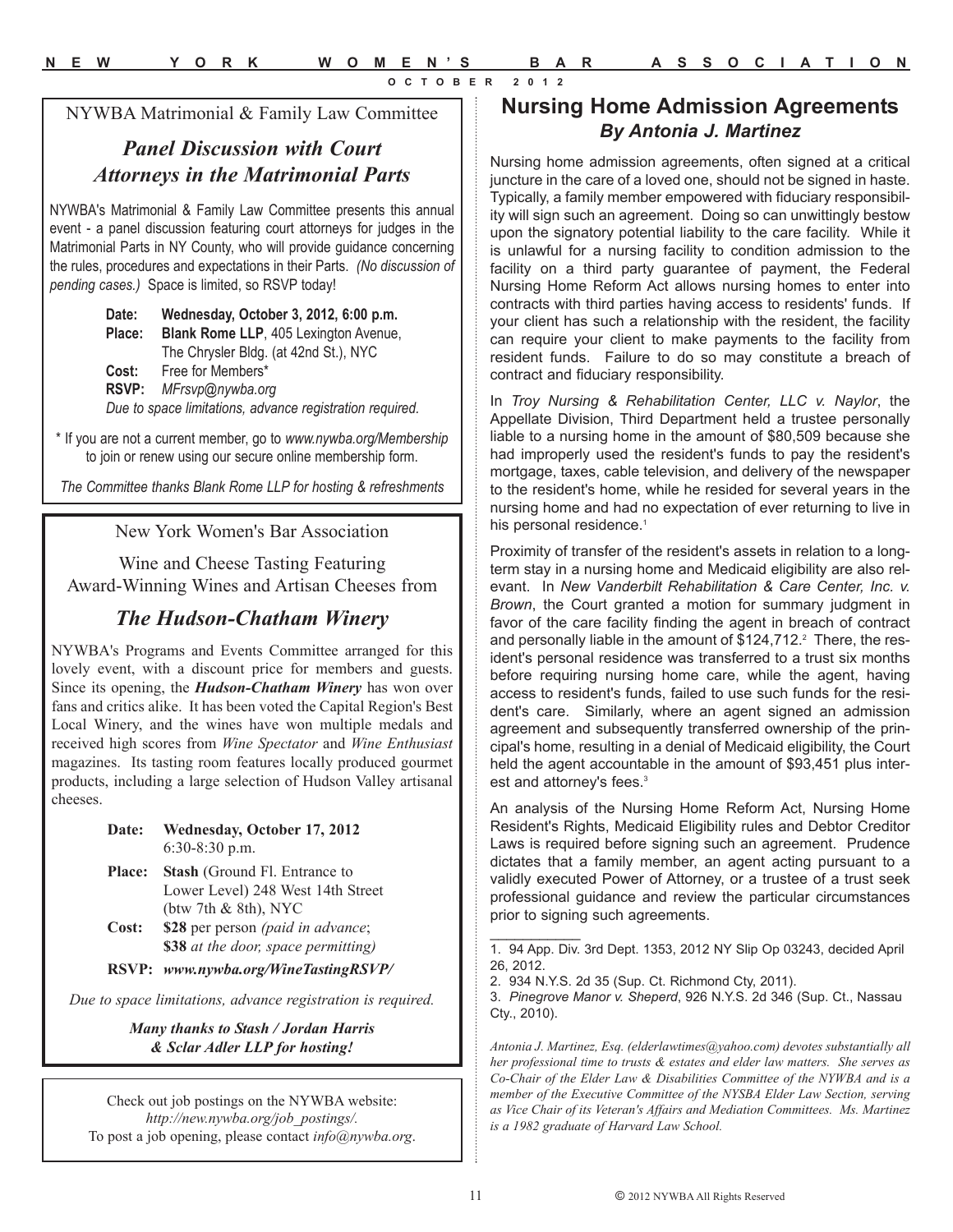## *Mark Your Calendars!*

JUDGES AND LAWYERS BREAST CANCER ALERT and The Post-Treatment Resource Program of Memorial Sloan Kettering Cancer Center

#### *Present*

## **THE SEVENTEENTH ANNUAL ELLEN P. HERMANSON MEMORIAL SYMPOSIUM**

Every year, JALBCA presents this Symposium, in conjunction with NYWBA and WBASNY, on a topic of interest to cancer victims, their friend and families, in the area of new treatments, research, regulatory concerns, insurance industry considerations, or related legal issues. The details for this year's program are being finalized, but we want everyone to "Save the Date" so you don't miss this important event.

> DATE: Monday, December 3, 2012 TIME: 6:00 - 8:30 p.m. PLACE: New York City Bar Association

Presenting Organizations: Judges and Lawyers Breast Cancer Alert (JALBCA) Women's Bar Association of the State of New York New York Women's Bar Association

*Open to public without charge.*

*For information about JALBCA, go to www.JALBCA.org*

#### A D V E R T I S E M E N T

#### **Better Helpers, Inc.**

A New York State License Homecare Agency that provides Home Health Aides, Personal Care Aides (24 hours/7 days per week).

> Register and License Practical Nurses. Private pay and private insurance accepted.

Better Helpers, Inc. provides services in New York, Bronx, Kings, Queens, and Richmond counties.

> We are located at 401 Broadway, Suite 2001, N.Y.C. 10013 Please contact Sharon @ 212-431-8016 or email betterhelpers@verizon.net.

#### NYWBA is proud to Co-Sponsor a New York State Bar Association CLE Program *"Building a Successful Law Practice ~ What you Need to Succeed"*

Panelists will share tips for building a successful practice in New York. The program will cover topics such as controlling paperwork, managing employees, how to leverage social media and the Internet, and how to run your practice efficiently. NYWBA members may attend at the discounted NYSBA member price.

*(For the full agenda and list of speakers, go to the NYSBA website - www.nysba.org/LPM and click on the program link)* 

| Date: | Friday, November 2, 2012                  |
|-------|-------------------------------------------|
| Time: | 9:00 a.m. to $5:00$ p.m.                  |
|       | Place: Affinia Manhattan                  |
|       | 371 Seventh Avenue (at 31st Street), NYC  |
| Cost: | \$175 - NYSBA/NYWBA members               |
|       | (thru10/23; \$190 after $10/23$ ;         |
|       | \$275/\$290 non-members)                  |
| CLE:  | 7.0 MCLE Credits (1.5 Skills; 1.5 Ethics, |
|       | 4.0 Professional Practice)                |

For details and info, contact: Kathy Suchocki at *ksuchoki@nysba.org*

## Do You Know "html"?

**NYWBA's Website Subcommittee is looking for a few members who are familiar with websites to join our team. Our website (***www.nywba.org***) is a terrific resource for members and the public. We need a few "techies" to join us as we enhance the site and provide exciting content for our members. We are also looking for a paid intern to post content. If you or someone you know would be interested, send a note to** *WebDiva@nywba.org***.** 

#### *Foundation Fellowships (Continued from Page 10)*

Hopefully, the white paper will be an effective tool to convince New York lawmakers to ban this industry.

Working at the Feerick Center as NYWBA Foundation Fellows provided a number of professional development opportunities. We gained substantive knowledge in consumer financial protection law and family law, particularly in those areas that relate to domestic violence, legal ethics and the rules of professional responsibility.

We thank the NYWBA Foundation and the Feerick Center for their support and the opportunity to become well-rounded in areas that are not taught in law school and to work with a wealth of inspiring practitioners who have taught us effective, ethical legal practice and who will serve as a support network when we seek new opportunities after law school.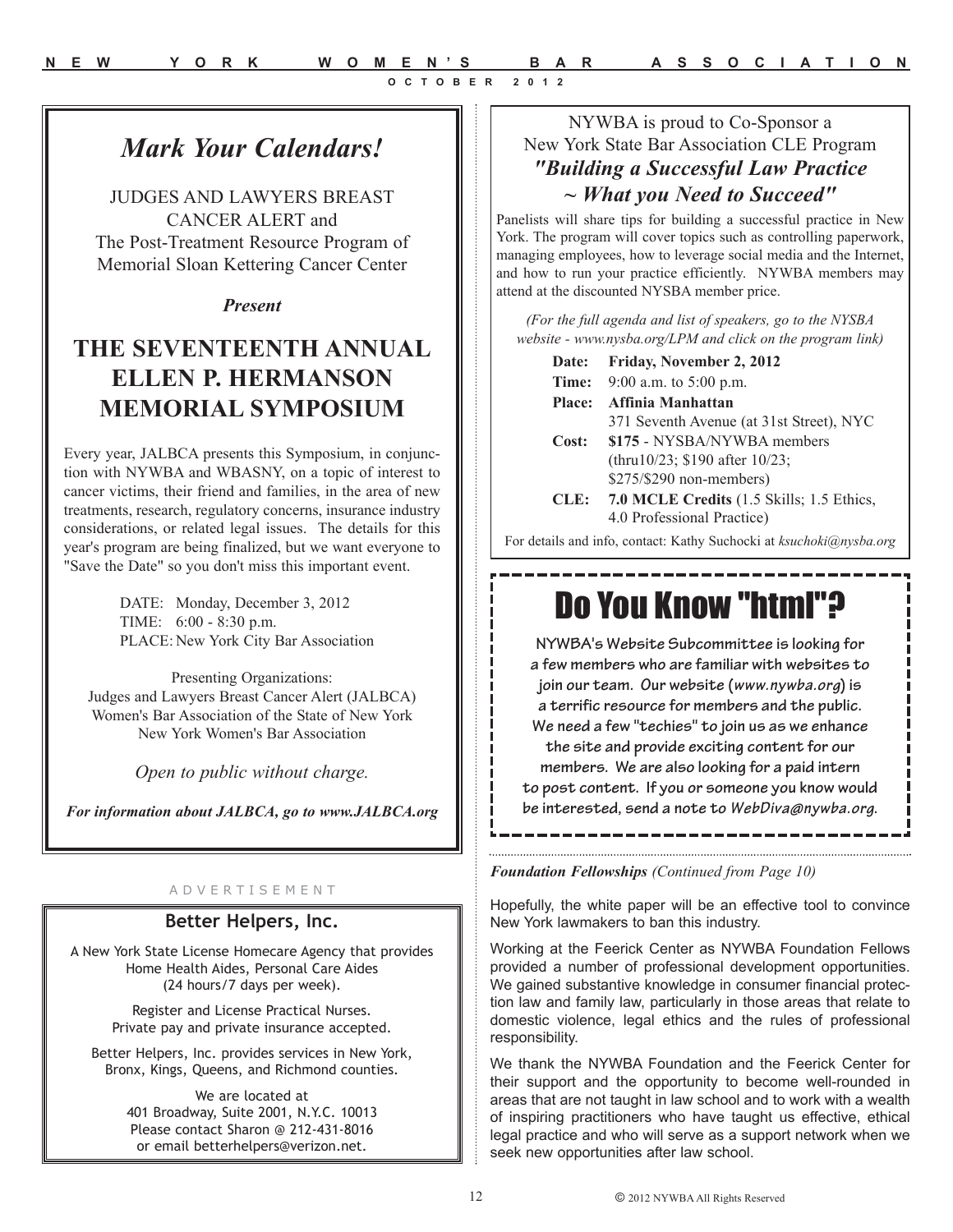A D V E R T I S E M E N T



# 30 minutes can impact your next 30 years.

Did you know many people today can expect their retirement to last 30 years or more? A good financial plan can help you feel more confident that you won't outlive your savings in retirement.

I'll work with you to develop a plan and recommend solutions to help you put a confident retirement within reach.

Start preparing today. Call me for a complimentary 30-minute consultation.

Our Advisors. Your Dreams. MORE WITHIN REACH<sup>®</sup>



@ 2012 Ameriprise Financial, Inc. All rights reserved.